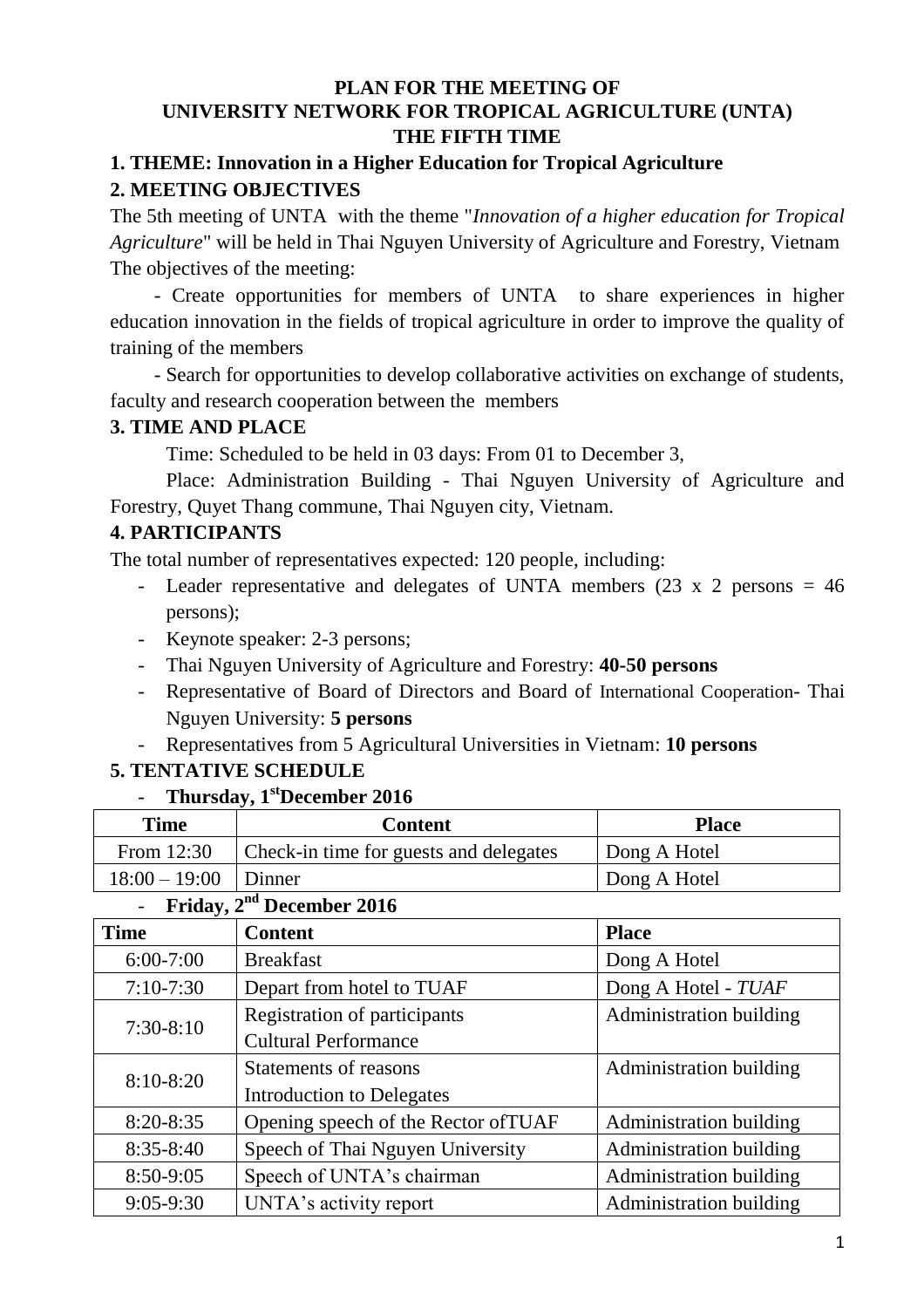| $9:30-10:10$ | - Coffee break<br>- Commemorative photograph                                 | Administration building                                      |  |  |
|--------------|------------------------------------------------------------------------------|--------------------------------------------------------------|--|--|
| 10:10-11:00  | the UNTA<br>Discussion:<br>Proposal for<br>Network Development of TUAF - TNU | Administration building                                      |  |  |
| 11:00-11:30  | The first presentation<br>Discussion                                         | Administration building                                      |  |  |
| 11:30-12:00  | The second presentation<br>Discussion                                        | Administration building                                      |  |  |
| 12:00-13:00  | Lunch                                                                        | Front Hall of<br><b>Administration building</b>              |  |  |
| 13:00-13:30  | The third presentation<br>Discussion                                         | Administration building                                      |  |  |
| 13:30-14:00  | The fourth presentation<br>Discussion                                        | Administration building                                      |  |  |
| 14:00-14:30  | The fifth presentation<br>Discussion                                         | Administration building                                      |  |  |
| 14:30-15-00  | The sixth presentation<br>Discussion                                         | Administration building                                      |  |  |
| 15:30-18:00  | Thai Nguyen city tour                                                        | Thai Nguyen city                                             |  |  |
| 18:00-20:30  | Dinner hosted by TUAF $+$ Cultural<br>Performance                            | Thai Nguyen University of<br><b>Agriculture and Forestry</b> |  |  |
| 20:30-21:00  | Back to hotel                                                                | Dong A Hotel                                                 |  |  |

- **Saturday, 3 rd December 2016: Visit tour**

- *1. Tour 1: Visiting Hanoi:* There are buses for delegates to move to Hanoi, delegates are free to visit and proactively leave for the airport as privately scheduled.**(For delegates not to visit Ha Long Bay)**

| ÷. |  | 2. Tour 2: Visiting Ha Long Bay: |  |  |
|----|--|----------------------------------|--|--|
|    |  |                                  |  |  |

| <b>Time</b>   | <b>Content</b>                           | <b>Place</b>            |  |  |
|---------------|------------------------------------------|-------------------------|--|--|
| $5:00 - 5:55$ | Breakfast and check-out hotel            | Dong A Hotel            |  |  |
| $6:00-10:00$  | Depart to Ha Long city                   | Ha Long Hotel           |  |  |
| 10:00-14:30   | Visiting Ha Long Bay and lunch on boat   | Ha Long Bay             |  |  |
|               | Cooperation and exchange<br>among        | Meeting Hall in Ha long |  |  |
| 15:00-17:00   | University members                       | hotel                   |  |  |
|               | (Someone will be moved airport at 15:00) |                         |  |  |
| 18:00         | Dinner                                   | Halong restaurant       |  |  |

### - **Sunday, 4th December 2016** *- Departure*

- Guest Drop-off at the airport: 7:30

### **6. LANGUAGE USED**

The language used in the conference is English language. There will be no translation at the meeting.

# **7. HOTEL**

- The conference will provide 01 room for 3 nights from December 1, 2016 (check-in) to December 4, 2016 (check-out) for guests who are representatives of UNTA (01 rooms for delegates from each Keynote speaker and university members).